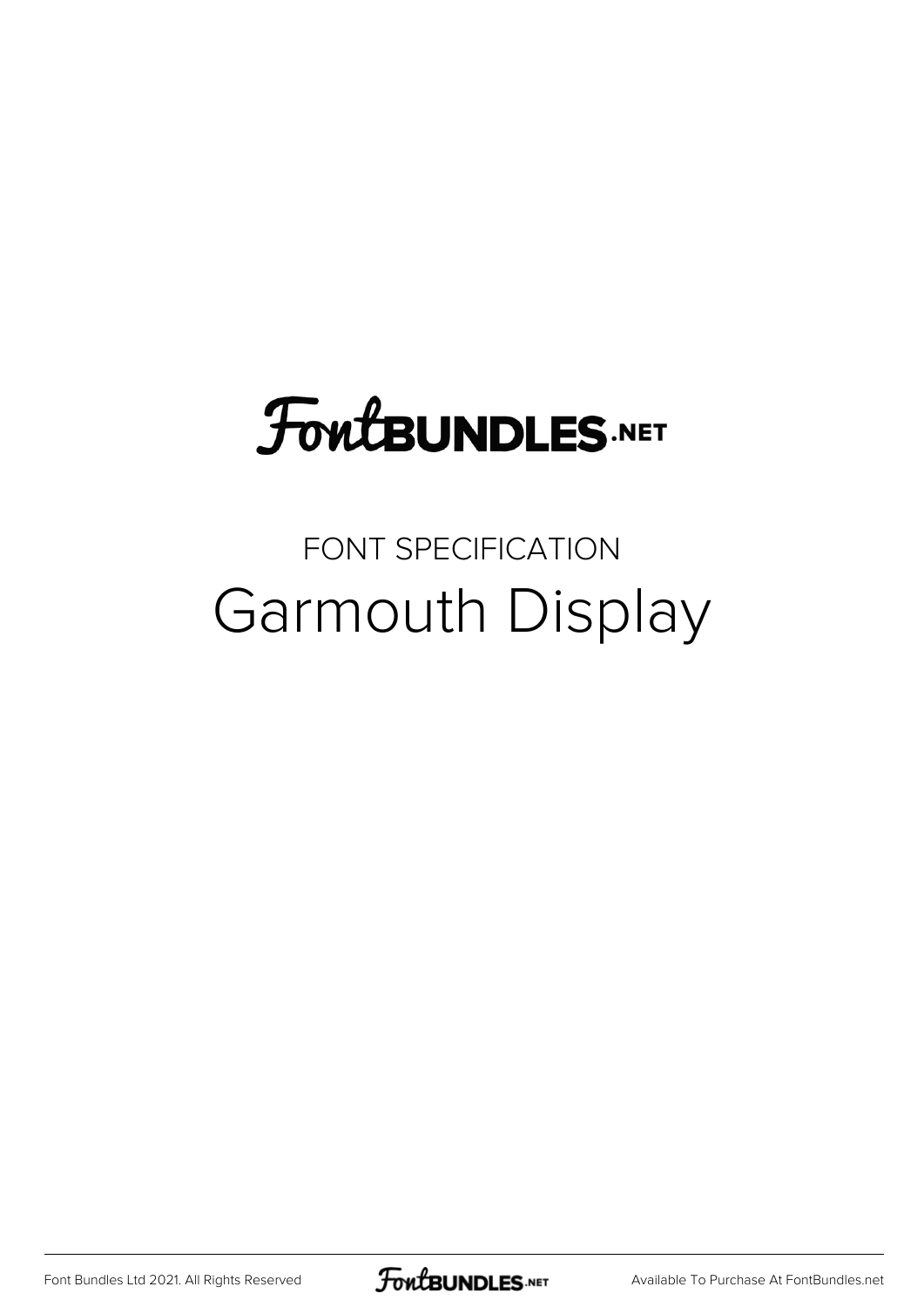#### Garmouth Display - Regular

**Uppercase Characters** 

## ABCDEFGHJKLMNOPQRSTU VWXYZ

Lowercase Characters

## abcdefghijklmnopqrstuvwxyz

**Numbers** 

#### 0123456789

Punctuation and Symbols

All Other Glyphs

$$
\dot{A} \quad \dot{A} \quad \dot{A} \quad \ddot{A} \quad \ddot{A} \quad \ddot{A} \quad \mathbb{F} \quad \mathcal{C} \quad \mathcal{F}
$$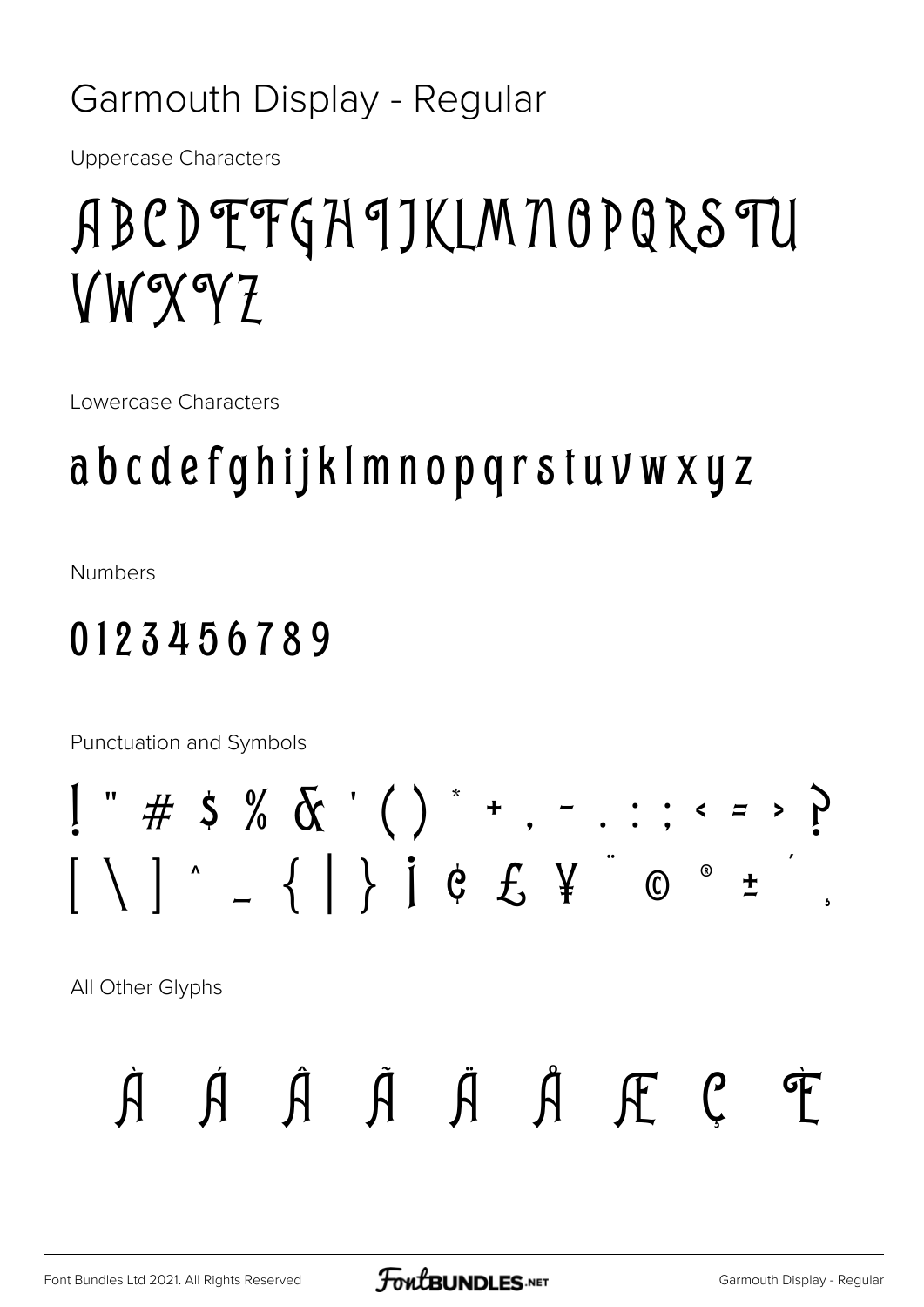|  | FFFIIII DN                                                                                                                                                                      |  |  |  |
|--|---------------------------------------------------------------------------------------------------------------------------------------------------------------------------------|--|--|--|
|  | $\begin{matrix} \dot{\theta} & \dot{\theta} & \dot{\theta} & \ddot{\theta} & \ast & \theta & \dot{\theta} & \dot{\theta} \end{matrix}$                                          |  |  |  |
|  | Û Ü Ý þ ß à á â ã                                                                                                                                                               |  |  |  |
|  | ä å æ ç è é ê ë ì                                                                                                                                                               |  |  |  |
|  | $\hat{I}$ $\hat{I}$ $\hat{I}$ $\hat{d}$ $\hat{n}$ $\hat{0}$ $\hat{0}$ $\hat{0}$ $\hat{0}$                                                                                       |  |  |  |
|  | $\ddot{\mathbf{o}}$ $\div$ $\boldsymbol{\phi}$ $\dot{\mathbf{u}}$ $\dot{\mathbf{u}}$ $\ddot{\mathbf{u}}$ $\ddot{\mathbf{u}}$ $\dot{\mathbf{u}}$ $\dot{\mathbf{y}}$ $\mathbf{b}$ |  |  |  |
|  | $\begin{array}{ccccccccccccccccccccc} \text{y} & \text{b} & \text{d} & \text{f} & \text{f} & \text{f} & \text{f} & \text{f} & \text{c} & \text{c} \end{array}$                  |  |  |  |